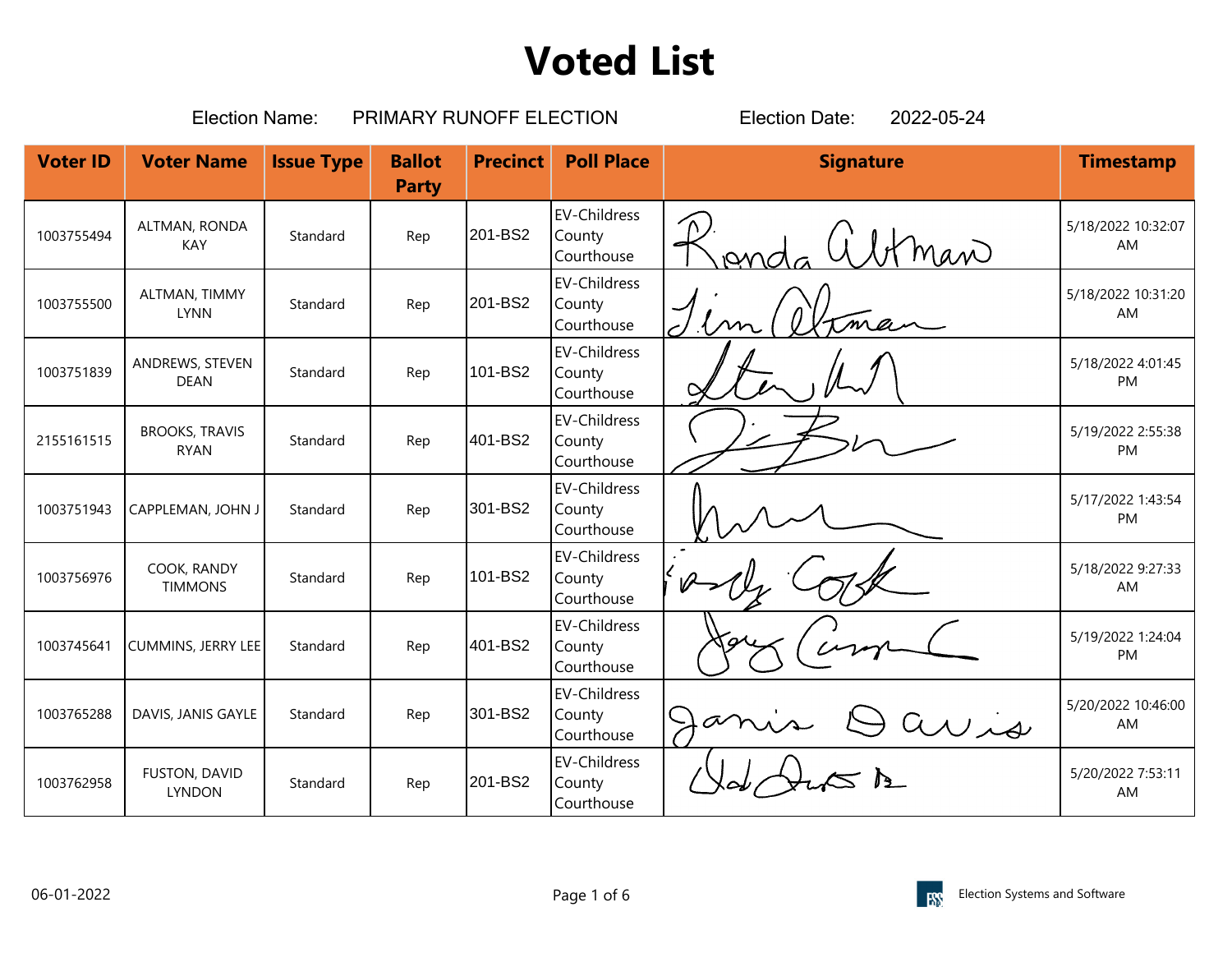| <b>Voter ID</b> | <b>Voter Name</b>                | <b>Issue Type</b> | <b>Ballot</b><br><b>Party</b> | <b>Precinct</b> | <b>Poll Place</b>                           | <b>Signature</b>                | <b>Timestamp</b>         |
|-----------------|----------------------------------|-------------------|-------------------------------|-----------------|---------------------------------------------|---------------------------------|--------------------------|
| 1003762970      | <b>FUSTON, NANCY</b>             | Standard          | Rep                           | 201-BS2         | <b>EV-Childress</b><br>County<br>Courthouse |                                 | 5/19/2022 2:46:03<br>PM  |
| 1011072382      | GRAY, JOHNNA<br><b>LYNN</b>      | Standard          | Rep                           | 301-BS2         | <b>EV-Childress</b><br>County<br>Courthouse | Annmac                          | 5/17/2022 10:41:38<br>AM |
| 1003758751      | GRAY, PAUL KEITH                 | Standard          | Rep                           | 301-BS2         | <b>EV-Childress</b><br>County<br>Courthouse | Poul Katt In                    | 5/17/2022 10:42:49<br>AM |
| 1012039118      | HARDWICKE, FRED<br>LAWRENCE      | Standard          | Rep                           | 401-BS2         | <b>EV-Childress</b><br>County<br>Courthouse |                                 | 5/20/2022 10:11:29<br>AM |
| 1003762326      | HARPER, ALVIN<br><b>CLYDE</b>    | Standard          | Rep                           | 201-BS2         | <b>EV-Childress</b><br>County<br>Courthouse | avoir Clyde Hope<br>Wier Harper | 5/18/2022 1:57:55<br>PM  |
| 1003762335      | HARPER, VICKI<br><b>MEADOWS</b>  | Standard          | Rep                           | 201-BS2         | <b>EV-Childress</b><br>County<br>Courthouse |                                 | 5/16/2022 8:10:22<br>AM  |
| 1003746883      | HASELOFF, SARAH<br><b>BAXTER</b> | Standard          | Rep                           | 401-BS2         | <b>EV-Childress</b><br>County<br>Courthouse |                                 | 5/17/2022 12:50:02<br>PM |
| 1003746906      | HASELOFF, WILLIAM<br>CARL        | Standard          | Rep                           | 401-BS2         | <b>EV-Childress</b><br>County<br>Courthouse | Harry                           | 5/17/2022 9:24:31<br>AM  |
| 1023401168      | HOLMAN, LAVENA<br><b>GRACE</b>   | Standard          | Dem                           | 301-BS2         | <b>EV-Childress</b><br>County<br>Courthouse |                                 | 5/17/2022 12:41:40<br>PM |
| 1019137425      | HOOBLER, LILA<br><b>HOLMAN</b>   | Standard          | Rep                           | 201-BS2         | <b>EV-Childress</b><br>County<br>Courthouse |                                 | 5/18/2022 3:32:26<br>PM  |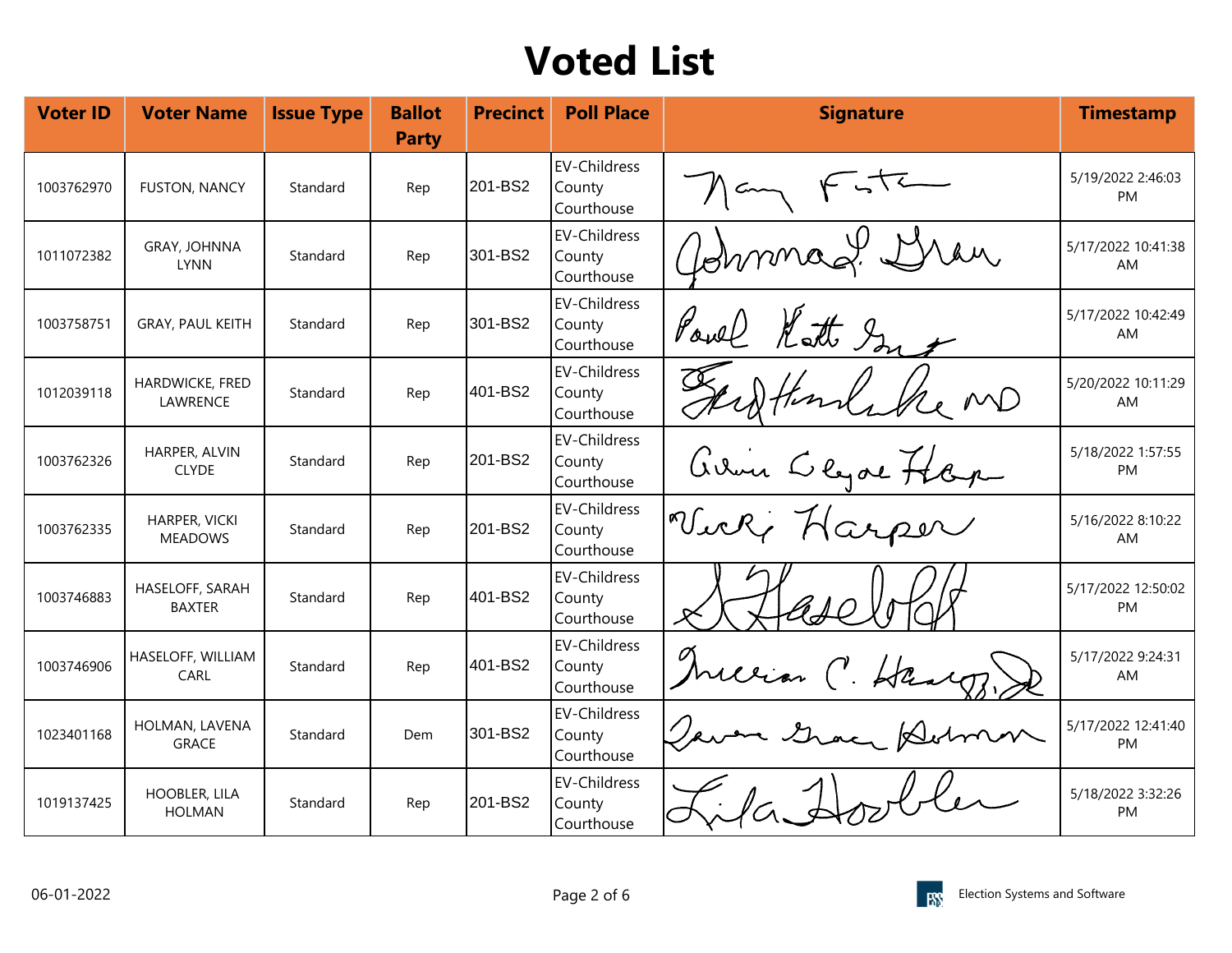| <b>Voter ID</b> | <b>Voter Name</b>                  | <b>Issue Type</b> | <b>Ballot</b><br><b>Party</b> | <b>Precinct</b> | <b>Poll Place</b>                           | <b>Signature</b> | <b>Timestamp</b>         |
|-----------------|------------------------------------|-------------------|-------------------------------|-----------------|---------------------------------------------|------------------|--------------------------|
| 2125449767      | JAUSSI, ANDREW<br><b>KENT</b>      | Standard          | Rep                           | 201-BS2         | EV-Childress<br>County<br>Courthouse        |                  | 5/20/2022 1:37:59<br>PM  |
| 2129155235      | JAUSSI, PAMELA H                   | Standard          | Rep                           | 201-BS2         | EV-Childress<br>County<br>Courthouse        |                  | 5/20/2022 1:38:47<br>PM  |
| 1003753973      | JENNINGS, CAROLYN<br><b>HARRIS</b> | Standard          | Rep                           | 301-BS2         | EV-Childress<br>County<br>Courthouse        |                  | 5/18/2022 11:00:26<br>AM |
| 1003753960      | JENNINGS, JAMES<br><b>ERNEST</b>   | Standard          | Rep                           | 301-BS2         | EV-Childress<br>County<br>Courthouse        |                  | 5/18/2022 11:01:39<br>AM |
| 1024905041      | MADDOX, KENNY<br><b>DON</b>        | Standard          | Rep                           | 101-BS2         | EV-Childress<br>County<br>Courthouse        |                  | 5/20/2022 9:52:28<br>AM  |
| 1003747197      | MARTIN, GARY DON                   | Standard          | Dem                           | 401-BS2         | <b>EV-Childress</b><br>County<br>Courthouse |                  | 5/17/2022 4:12:42<br>PM  |
| 1199009642      | MERRELL, JOE L                     | Standard          | Rep                           | 201-BS2         | EV-Childress<br>County<br>Courthouse        |                  | 5/17/2022 2:06:43<br>PM  |
| 1199009366      | MERRELL, PATRACIA<br>FAYE          | Standard          | Rep                           | 201-BS2         | <b>EV-Childress</b><br>County<br>Courthouse |                  | 5/17/2022 2:07:56<br>PM  |
| 1003756924      | MEYER, EDWIN<br><b>THEODORE</b>    | Standard          | Rep                           | 101-BS2         | <b>EV-Childress</b><br>County<br>Courthouse |                  | 5/20/2022 2:37:10<br>PM  |
| 1003756930      | MEYER, JOANN<br><b>SMITH</b>       | Standard          | Rep                           | 101-BS2         | <b>EV-Childress</b><br>County<br>Courthouse |                  | 5/20/2022 2:36:10<br>PM  |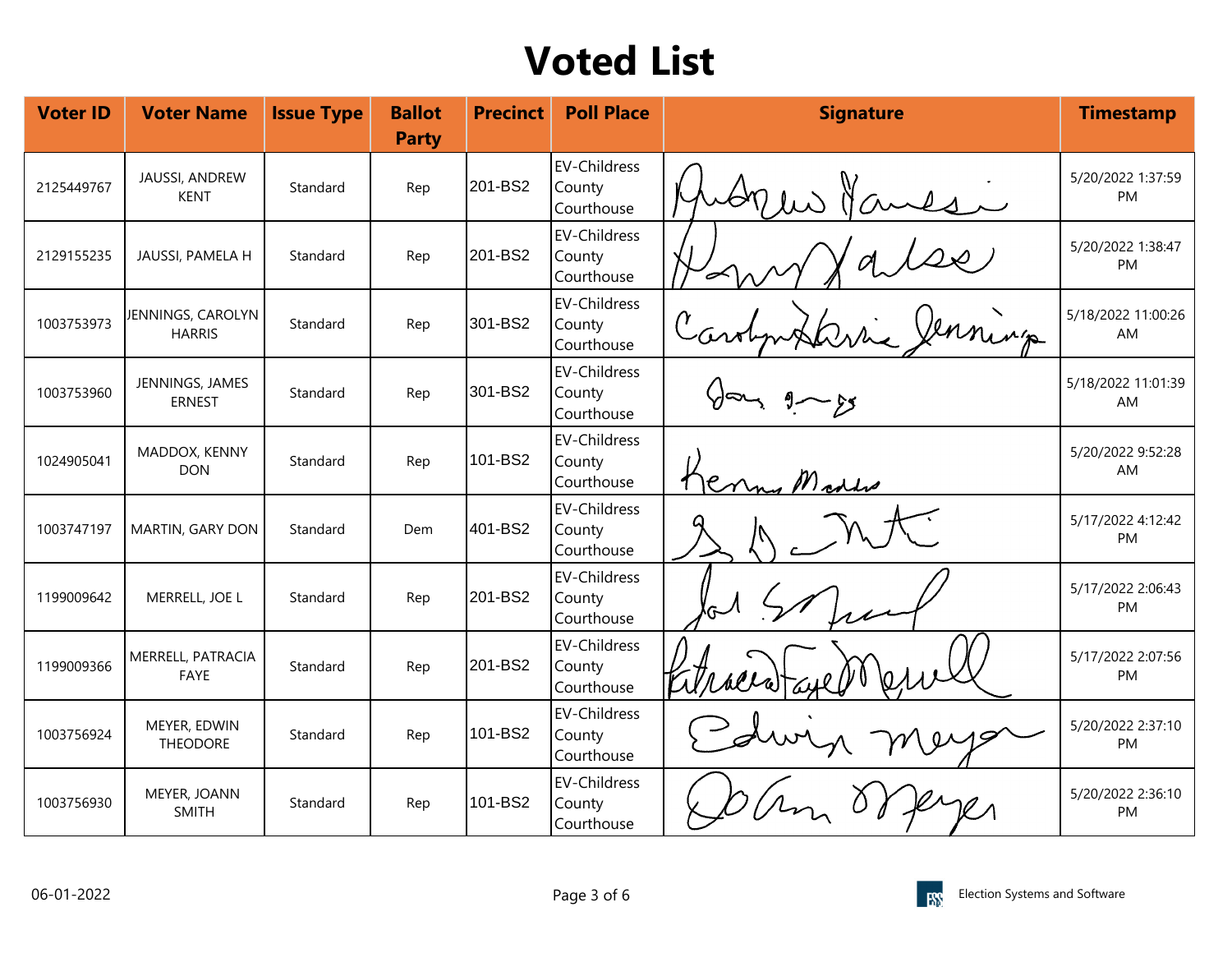| <b>Voter ID</b> | <b>Voter Name</b>                | <b>Issue Type</b> | <b>Ballot</b><br><b>Party</b> | <b>Precinct</b> | <b>Poll Place</b>                           | <b>Signature</b> | <b>Timestamp</b>         |
|-----------------|----------------------------------|-------------------|-------------------------------|-----------------|---------------------------------------------|------------------|--------------------------|
| 1003762927      | MILLS, RICHARD DEE               | Standard          | Rep                           | 201-BS2         | <b>EV-Childress</b><br>County<br>Courthouse | $\sim$           | 5/17/2022 4:06:42<br>PM  |
| 1003752713      | MONSON, BERVA                    | Standard          | Rep                           | 301-BS2         | <b>EV-Childress</b><br>County<br>Courthouse | msor             | 5/20/2022 2:12:44<br>PM  |
| 1003752709      | MONSON, GERALD<br><b>MAURICE</b> | Standard          | Rep                           | 301-BS2         | EV-Childress<br>County<br>Courthouse        | Gerald minorson  | 5/20/2022 2:13:36<br>PM  |
| 1003758767      | MORTON, JAYNE<br><b>CHRISTI</b>  | Standard          | Rep                           | 301-BS2         | <b>EV-Childress</b><br>County<br>Courthouse |                  | 5/20/2022 10:09:06<br>AM |
| 1192068182      | MORTON, JOE KIM                  | Standard          | Rep                           | 301-BS2         | <b>EV-Childress</b><br>County<br>Courthouse |                  | 5/20/2022 10:10:03<br>AM |
| 1003764176      | PHILLIPS, DIANNE                 | Standard          | Rep                           | 201-BS2         | <b>EV-Childress</b><br>County<br>Courthouse | Dramme Phillips  | 5/16/2022 8:50:01<br>AM  |
| 1003750218      | RAGSDALE, SILAS<br><b>ERNEST</b> | Standard          | Rep                           | 401-BS2         | <b>EV-Childress</b><br>County<br>Courthouse |                  | 5/19/2022 2:41:15<br>PM  |
| 1003747669      | REESE, TERESA<br><b>WOODS</b>    | Standard          | Rep                           | 101-BS2         | EV-Childress<br>County<br>Courthouse        | use Kur          | 5/16/2022 8:16:16<br>AM  |
| 1003763866      | RICKS, GWENDOLYN                 | Standard          | Rep                           | 201-BS2         | <b>EV-Childress</b><br>County<br>Courthouse | $P_1$            | 5/20/2022 12:55:54<br>PM |
| 1009108337      | RICKS, JOHN DAVID                | Standard          | Rep                           | 301-BS2         | <b>EV-Childress</b><br>County<br>Courthouse |                  | 5/18/2022 9:31:59<br>AM  |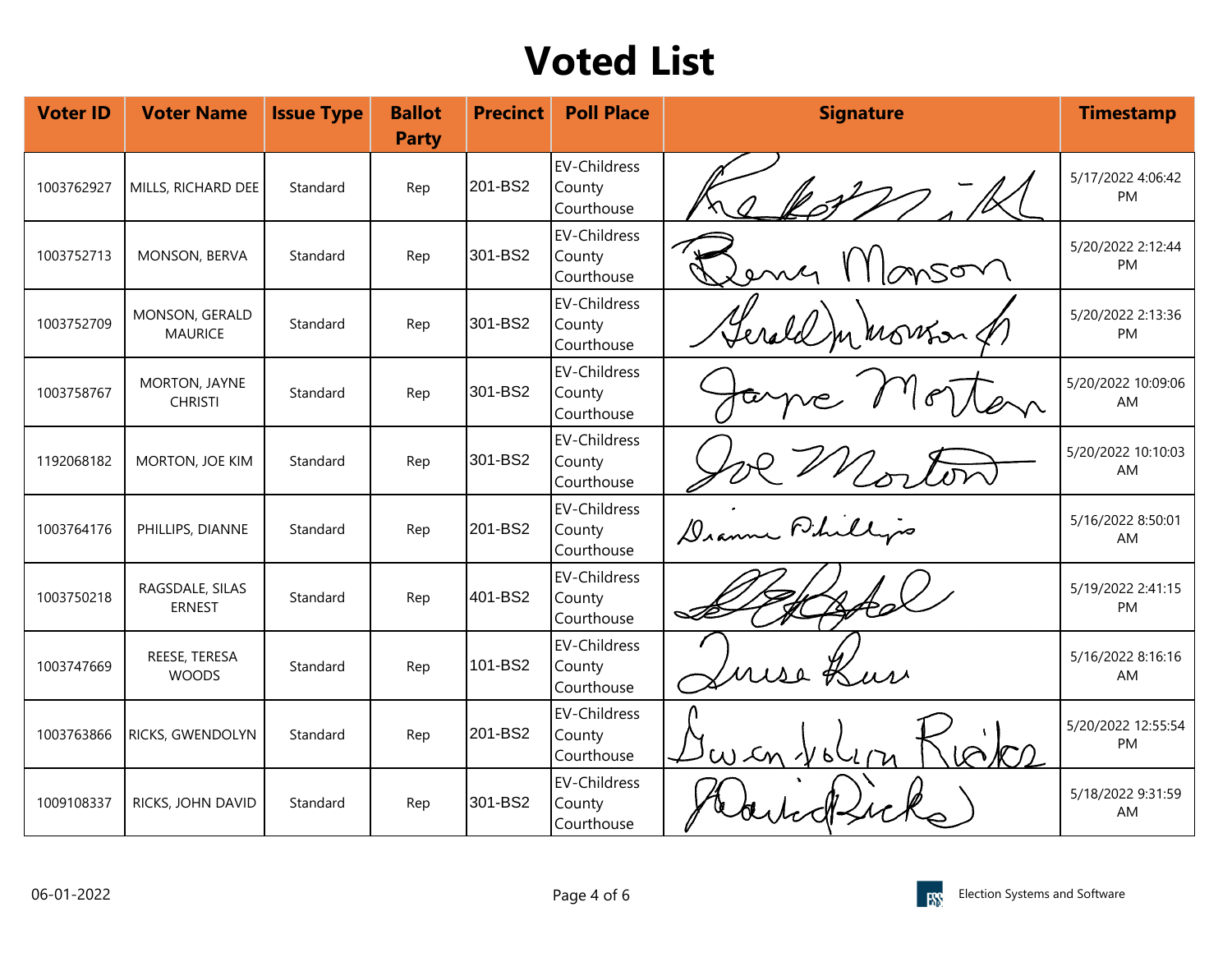| <b>Voter ID</b> | <b>Voter Name</b>                | <b>Issue Type</b> | <b>Ballot</b><br><b>Party</b> | <b>Precinct</b> | <b>Poll Place</b>                           | <b>Signature</b>  | <b>Timestamp</b>                |
|-----------------|----------------------------------|-------------------|-------------------------------|-----------------|---------------------------------------------|-------------------|---------------------------------|
| 1014098893      | RICKS, THAYER<br><b>ANCIL</b>    | Standard          | Rep                           | 301-BS2         | EV-Childress<br>County<br>Courthouse        | $\infty$          | 5/20/2022 3:31:24<br>PM         |
| 1003763813      | RICKS, WILLIAM<br><b>WAYNE</b>   | Standard          | Rep                           | 201-BS2         | <b>EV-Childress</b><br>County<br>Courthouse |                   | 5/20/2022 12:57:08<br><b>PM</b> |
| 1003765359      | ROSS, STEPHAN<br><b>MARK</b>     | Standard          | Rep                           | 201-BS2         | EV-Childress<br>County<br>Courthouse        |                   | 5/17/2022 8:47:15<br>AM         |
| 1015202489      | SIMS, BARBARA<br><b>JEAN</b>     | Standard          | Rep                           | 201-BS2         | EV-Childress<br>County<br>Courthouse        | RQ                | 5/18/2022 8:46:35<br>AM         |
| 1003753270      | SMITH, JIMMY<br><b>THOMAS</b>    | Standard          | Rep                           | 301-BS2         | <b>EV-Childress</b><br>County<br>Courthouse | Prince J. Smith   | 5/20/2022 3:11:58<br>PM         |
| 1003753291      | SMITH, RAENELL                   | Standard          | Rep                           | 301-BS2         | <b>EV-Childress</b><br>County<br>Courthouse | Kaen<br>oll       | 5/20/2022 3:10:43<br>PM         |
| 1178339436      | SPITZER, BARBARA J               | Standard          | Rep                           | 401-BS2         | <b>EV-Childress</b><br>County<br>Courthouse |                   | 5/18/2022 8:22:34<br>AM         |
| 1178339489      | SPITZER, DANNY<br><b>RUSSELL</b> | Standard          | Rep                           | 401-BS2         | <b>EV-Childress</b><br>County<br>Courthouse |                   | 5/18/2022 8:19:03<br>AM         |
| 1128147794      | STURDIVANT, PINA<br><b>SUE</b>   | Standard          | Rep                           | 101-BS2         | <b>EV-Childress</b><br>County<br>Courthouse | Pine & Stardinant | 5/16/2022 11:53:47<br>AM        |
| 1009026495      | SUNDSTROM, JUDY<br><b>ROSE</b>   | Standard          | Rep                           | 201-BS2         | <b>EV-Childress</b><br>County<br>Courthouse |                   | 5/19/2022 2:47:33<br>PM         |